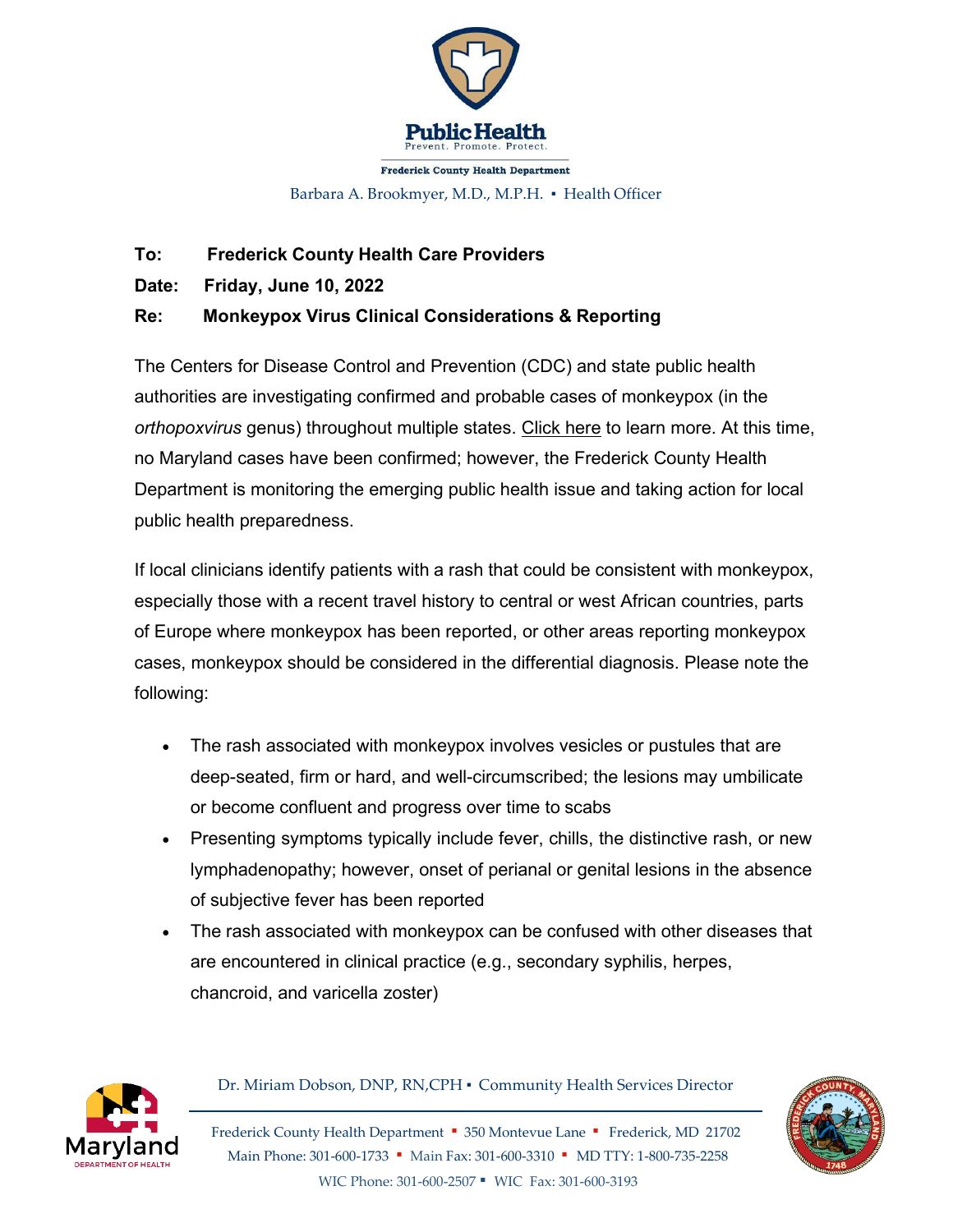

**Frederick County Health Department** Barbara A. Brookmyer, M.D., M.P.H. • Health Officer

**Local clinicians should immediately report any suspected cases of monkeypox or residents who have had exposure to a probable/confirmed monkeypox case to the Frederick County Health Department as follows:**

- **Monday-Friday from 8:00 am – 5:00 pm: Fax** a completed [Maryland State](https://health.maryland.gov/phpa/IDEHASharedDocuments/DHMH-1140_MorbidityReport_rev%202017.pdf) [Form 1140 Morbidity Report Form](https://health.maryland.gov/phpa/IDEHASharedDocuments/DHMH-1140_MorbidityReport_rev%202017.pdf) to the FCHD Communicable Disease (CD) Department at (301) 600-1403 **AND call** the CD Office at (301) 600-3342.
- **After-Hours/Weekend reporting:** Call the Frederick County after hours emergency line at (301) 600-0312 to be connected to the health department official clinical staff member on call - please be prepared with the following details: *symptoms and date of onset; history of travel to/from endemic areas; history of any animal bites or scratches; any close contacts with any individuals known or suspected to have monkeypox; sexual history; and small pox vaccine*

## **If you suspect monkeypox in a patient encounter, please take the following immediate actions in addition to notifying our health department:**

- Isolate the individual in a single-person room, utilizing a negative pressure room if possible and limit exposure to essential personnel
- Have the patient utilize source-control, including a well-fitting medical mask and cover any exposed body lesions with a sheet or gown
- Don PPE to include: eye protection (goggles/face shield), NIOSH-approved N95 or equivalent/higher-level respirator, gown, and gloves
- When ready to doff PPE after patient care, please do so prior to exiting patient room/anteroom
- Avoid direct contact with the patient's body fluids or open sores



2 Miriam Dobson, DNP, RN ▪ Community Health Services Director